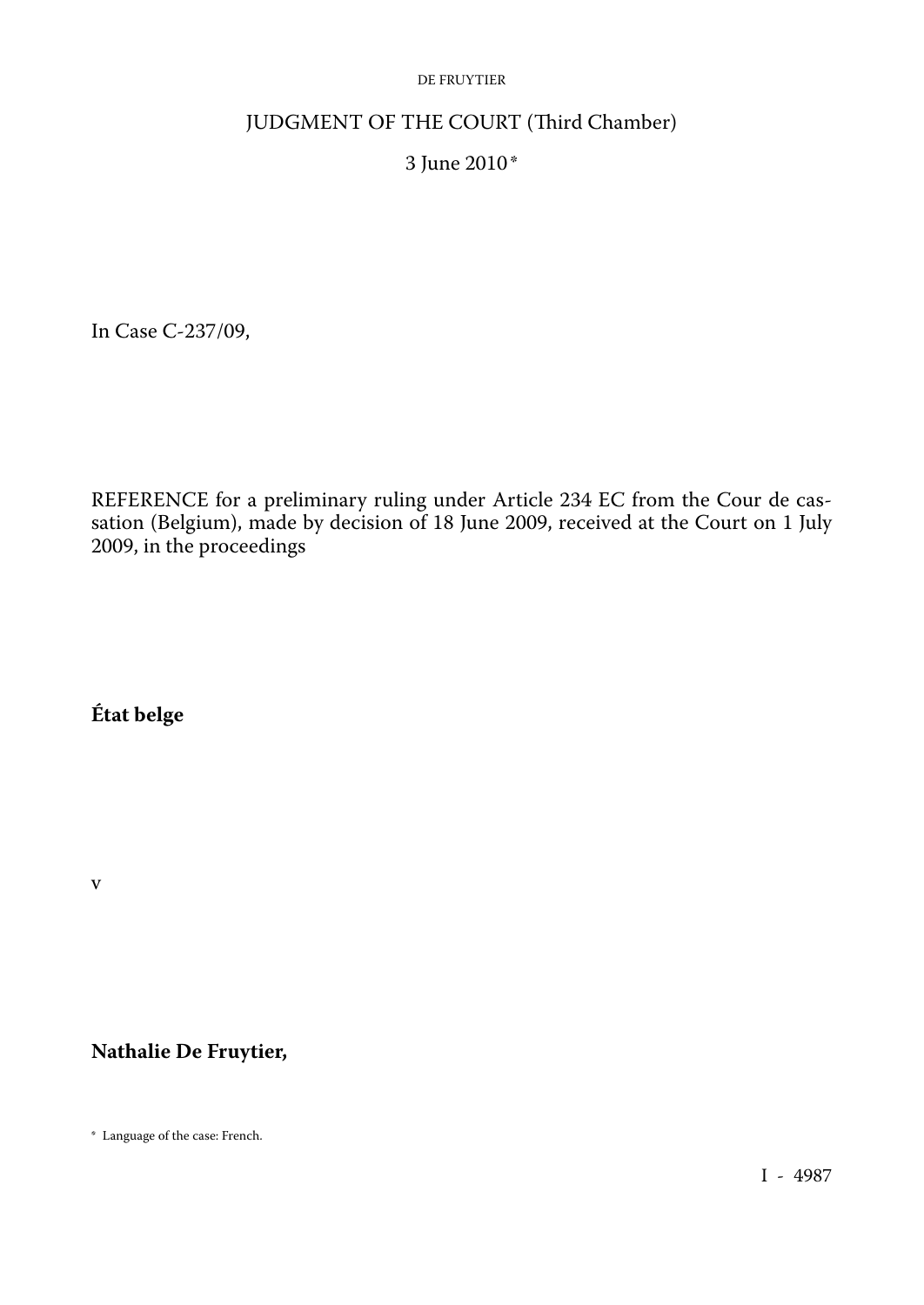### THE COURT (Third Chamber),

composed of K. Lenaerts, President of Chamber, R. Silva de Lapuerta, E. Juhász, J. Malenovský (Rapporteur) and D. Šváby, Judges,

Advocate General: E. Sharpston, Registrar: R. Grass,

having regard to the written procedure,

after considering the observations submitted on behalf of:

— Ms De Fruytier, by E. Traversa, avocat,

- the Belgian Government, by M. Jacobs, acting as Agent,
- the Greek Government, by K. Georgiadis, I. Bakopoulos and M. Tassopoulou, acting as Agents,
- the Commission of the European Communities, by M. Afonso, acting as Agent,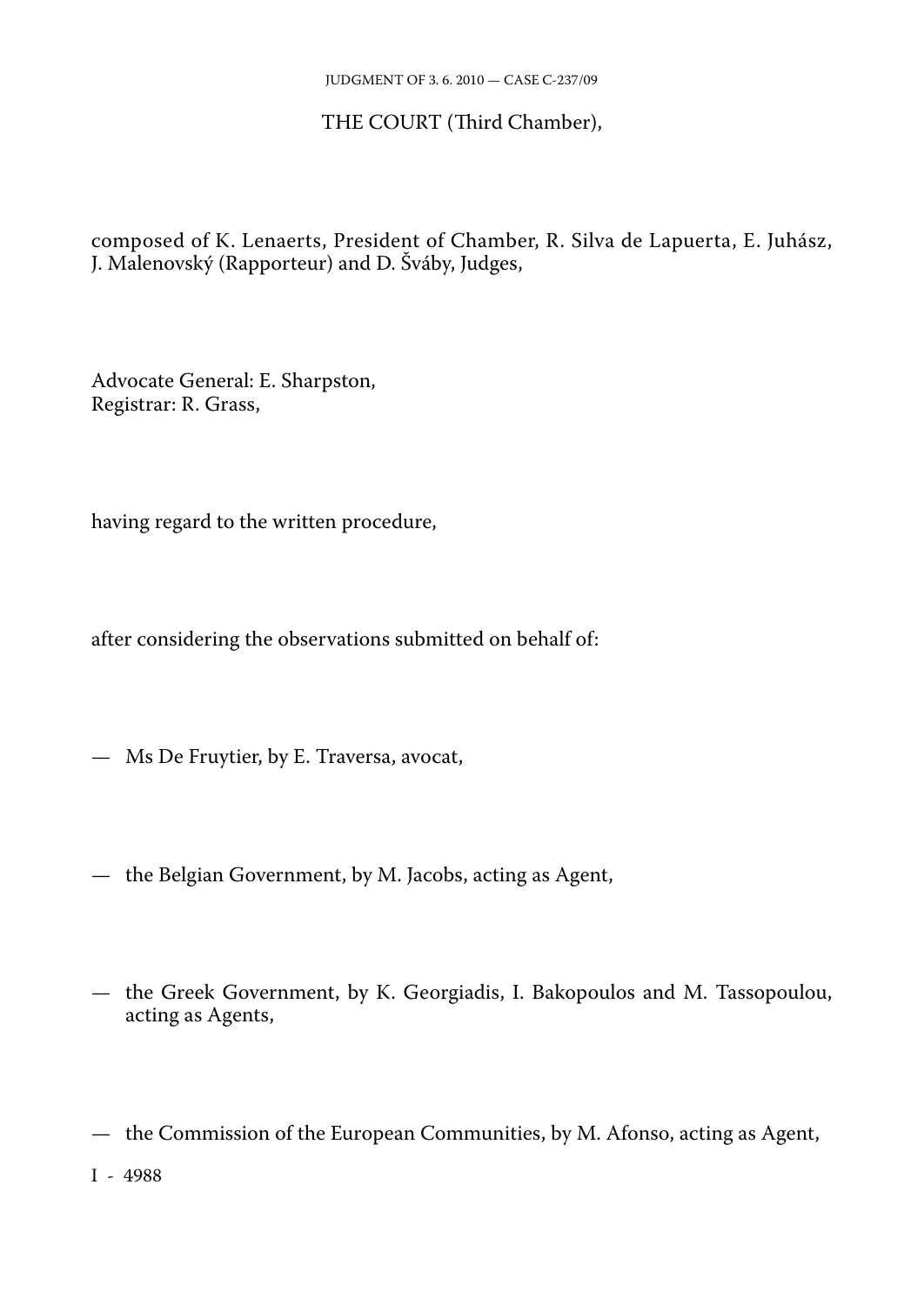having decided, after hearing the Advocate General, to proceed to judgment without an Opinion,

gives the following

# **Judgment**

<sup>1</sup> This reference for a preliminary ruling concerns the interpretation of Article 13(A)(1)(d) of Sixth Council Directive 77/388/EEC of 17 May 1977 on the harmonisation of the laws of the Member States relating to turnover taxes – Common sys tem of value added tax: uniform basis of assessment (OJ 1977 L 145, p. 1) ('the Sixth Directive').

<sup>2</sup> The reference has been made in the course of proceedings between Ms De Fruytier and the Belgian State concerning liability to value added tax ('VAT') in respect of the former's activity of transporting, in a self-employed capacity, human organs and sam ples for various hospitals and laboratories.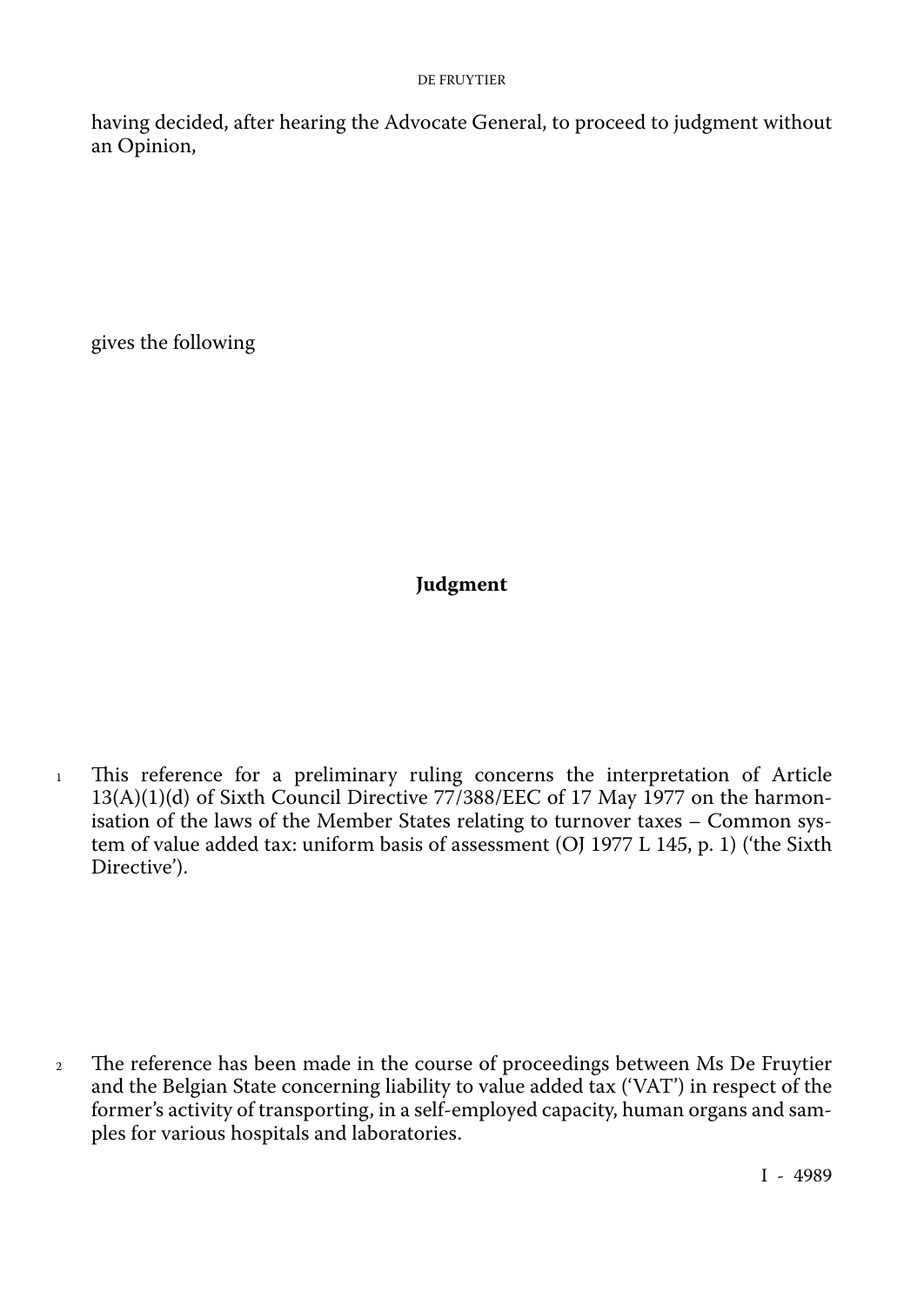### **Legal context**

*European Union law*

- <sup>3</sup> Article 5(1) of the Sixth Directive defines 'supply of goods' as the transfer of the right to dispose of tangible property as owner.
- <sup>4</sup> Article 6(1) of the Sixth Directive defines 'supply of services' as any transaction which does not constitute a supply of goods within the meaning of Article 5 of that directive.
- <sup>5</sup> Article 13(A)(1) of the Sixth Directive provides:

'... Member States shall exempt the following under conditions which they shall lay down for the purpose of ensuring the correct and straightforward application of such exemptions and of preventing any possible evasion, avoidance or abuse:

(d) supplies of human organs, blood and milk;

...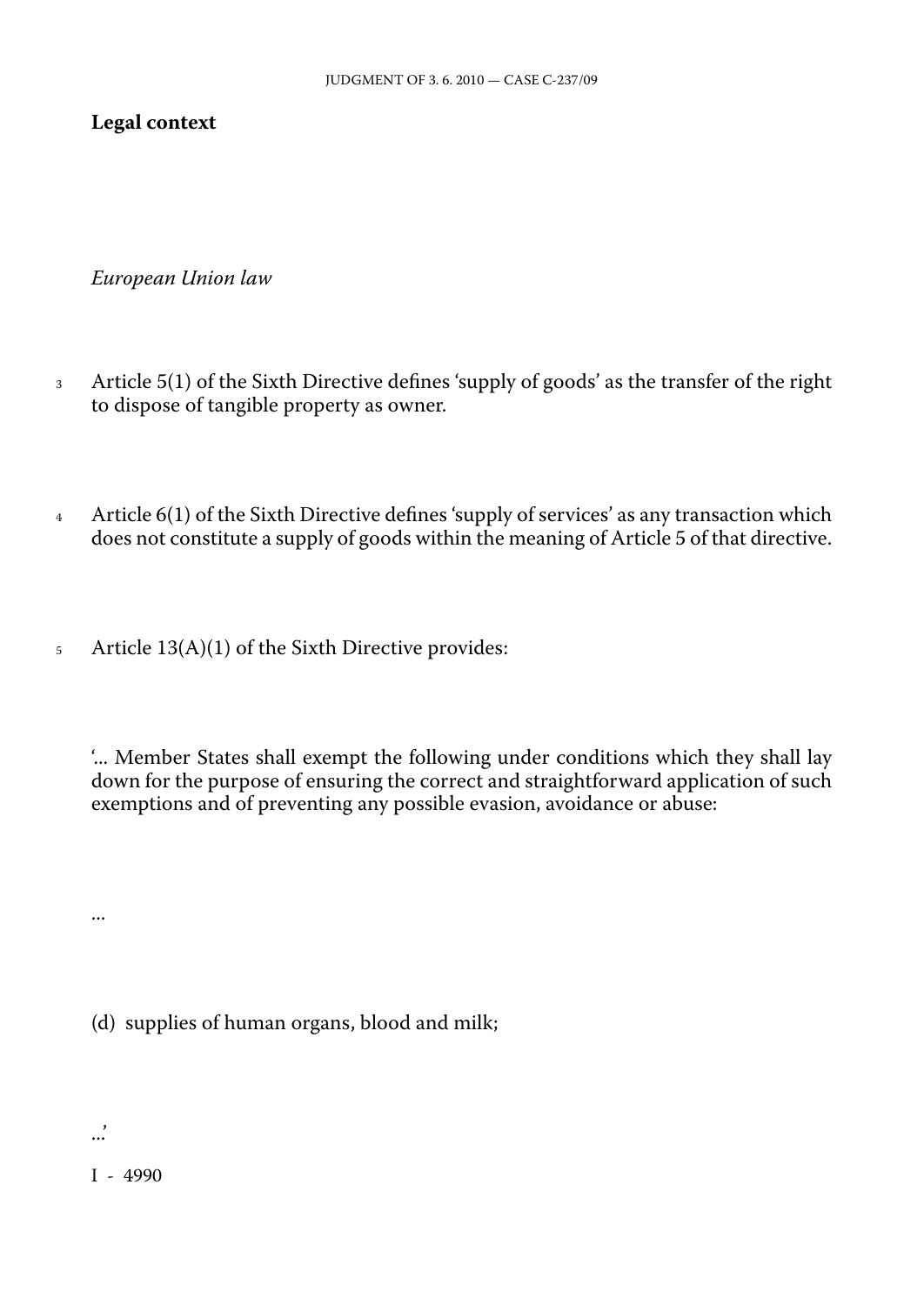#### *National law*

- <sup>6</sup> Articles 10 and 18 of the Code de la taxe sur la valeur ajoutée (Belgian Value Added Tax Code) ('the VAT Code') transpose the definitions of supply of goods and supply of services given in Articles 5(1) and 6(1), respectively, of the Sixth Directive.
- <sup>7</sup> Article 10 of the VAT Code provides:

'1. "Supply of goods" means the transfer of the right to dispose of tangible property as owner. In particular, this involves making goods available to a person acquiring them pursuant to a contract transferring or dividing up ownership.

<sup>8</sup> Article 18 of the VAT Code provides:

...'

...'

'1. "Supply of services" means any transaction which does not constitute a supply of goods within the meaning of this code.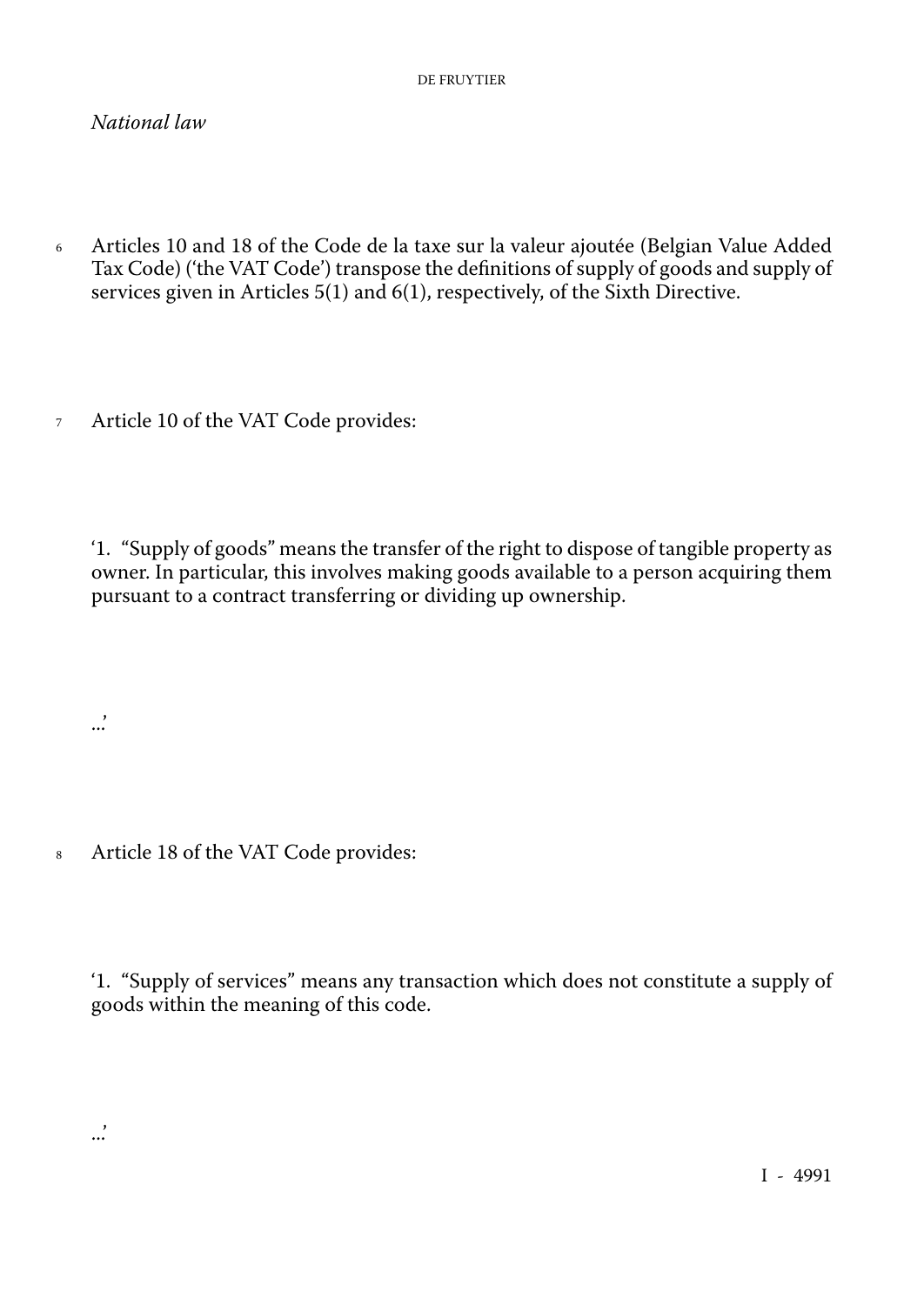<sup>9</sup> Article 44 of the VAT Code, which transposes Article 13(A) of the Sixth Directive concerning exemption from VAT for certain activities in the public interest, provides:

'1. Services supplied in the course of their normal activity by the following persons shall be exempt from tax:

- (2) doctors, dentists, physiotherapists, midwives, nurses, carers, home nurses and masseurs, whose medical care services are listed in the nomenclature of health services covered by compulsory sickness and invalidity insurance;
- 2. The following shall also be exempt from tax:
- (1) the supply of services, and the supply of goods closely related thereto, pro vided in the course of their normal activity by hospitals and psychiatric insti tutions, clinics and medical centres; the transport of sick and injured persons in specially-equipped vehicles;

(l)(b) the supply of human organs, blood and milk;

I - 4992

...

...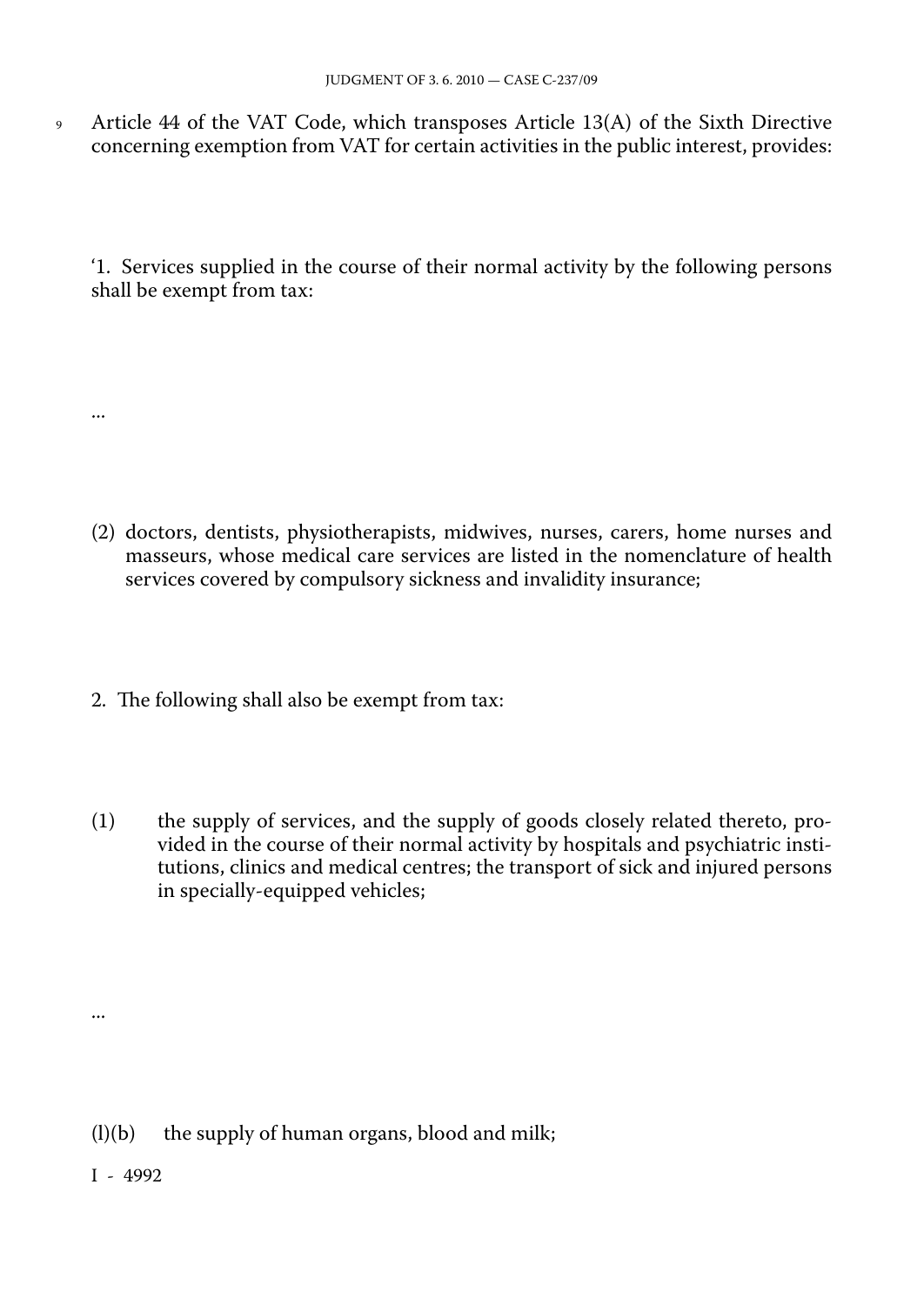...'

# **The dispute in the main proceedings and the question referred for a preliminary ruling**

- <sup>10</sup> Ms De Fruytier is engaged, in a self-employed capacity, in transporting human organs and samples for various hospitals and laboratories.
- <sup>11</sup> The Belgian tax authority decided that Ms De Fruytier's activity was subject to VAT.
- <sup>12</sup> Considering that her activity should be exempt from VAT, Ms De Fruytier challenged that decision before the courts. The Court of First Instance, Namur, by judgment of 1 June 2006, and subsequently the Court of Appeal, Liège, by judgment of 26 October 2007, ruled in favour of Ms De Fruytier and ordered the relevant abatements.
- <sup>13</sup> In its judgment, the Court of Appeal, Liège held that the activity of transporting human organs and samples in which Ms De Fruytier engaged was exempt under Article 44(2)(1)(b) of the VAT Code, essentially on the following grounds.
- <sup>14</sup> Trading in human organs and samples is prohibited under Belgian law. Therefore, in order to ensure the effectiveness of Article  $44(2)(1)(b)$  of the VAT Code, the activity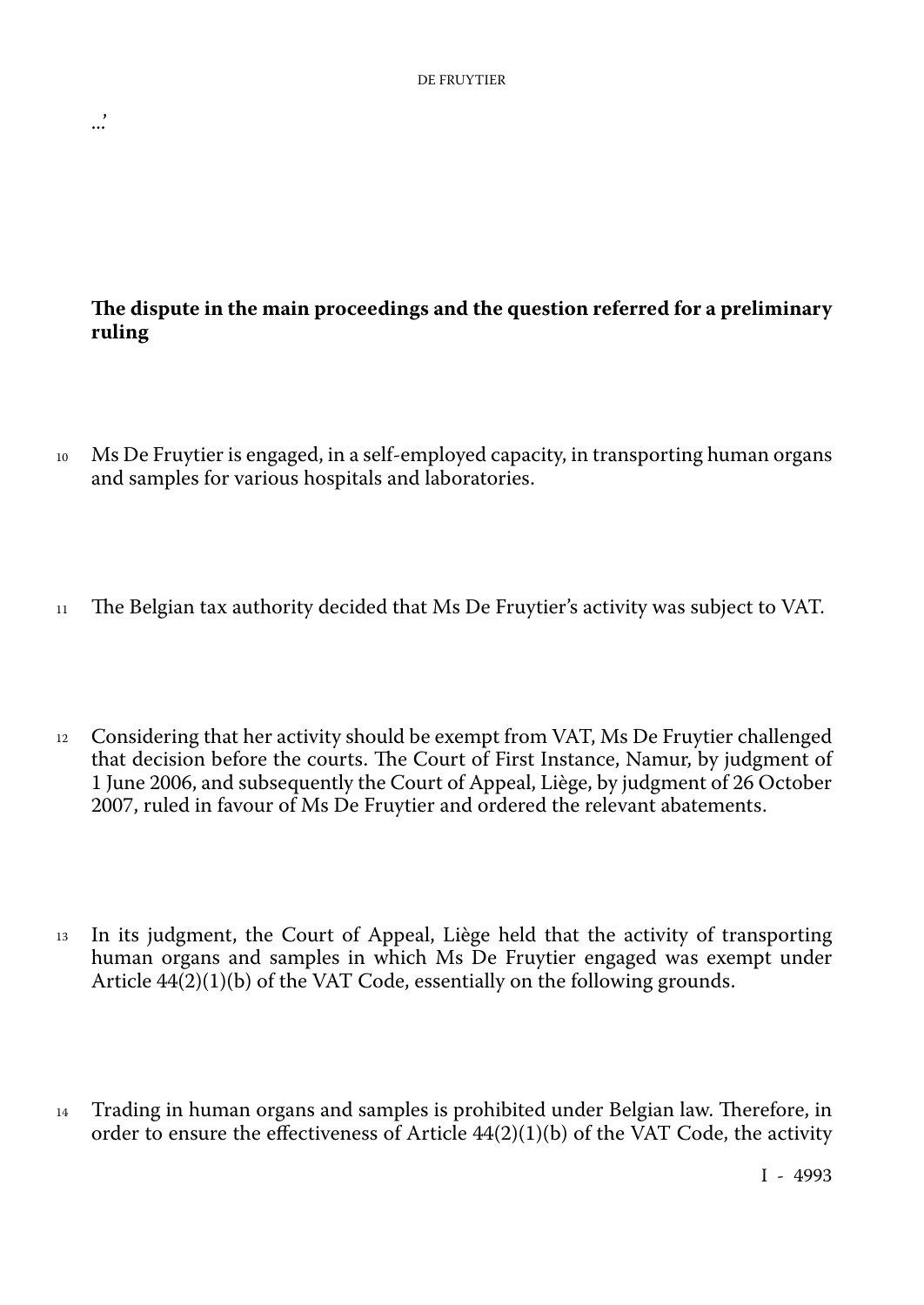in the public interest covered by those provisions with regard to human organs, blood and milk cannot be the supply of such items in the sense of a 'supply of goods', as defined in Article 10 of the VAT Code, because such 'supply' is, by definition, ex cluded as it is prohibited by law. The 'supply' for the purposes of Article  $44(2)(1)(b)$ of the VAT Code must therefore be regarded as being related to the act of actually supplying goods, which is what the transport services provided by Ms De Fruytier correspond to.

<sup>15</sup> The Belgian State appealed against that judgment on a point of law.

<sup>16</sup> In support of its appeal, it argues that the term 'supply' used in Article  $44(2)(1)(b)$  of the VAT Code should be interpreted according to the definition given in Article 10 of the VAT Code, that is to say, any transaction whereby tangible property is transferred by one party to another party, who is thenceforth authorised to dispose of it as owner or in the capacity of owner. Consequently, since the transport activity engaged in by Ms De Fruytier should be regarded not as a 'supply of goods' within the meaning of Article 10 of the VAT Code, but as a supply of services, it is not covered by the exemp tion contained in Article 44(2)(1)(b) of the VAT Code.

<sup>17</sup> In those circumstances the Cour de cassation decided to stay proceedings and to refer the following question to the Court for a preliminary ruling:

'Does the activity of transporting, in a self-employed capacity, human organs and samples for hospitals and laboratories constitute the supply of human organs, blood and milk, which is exempt from [VAT] under Article 13(A)(1)(d) of the Sixth Directive …?'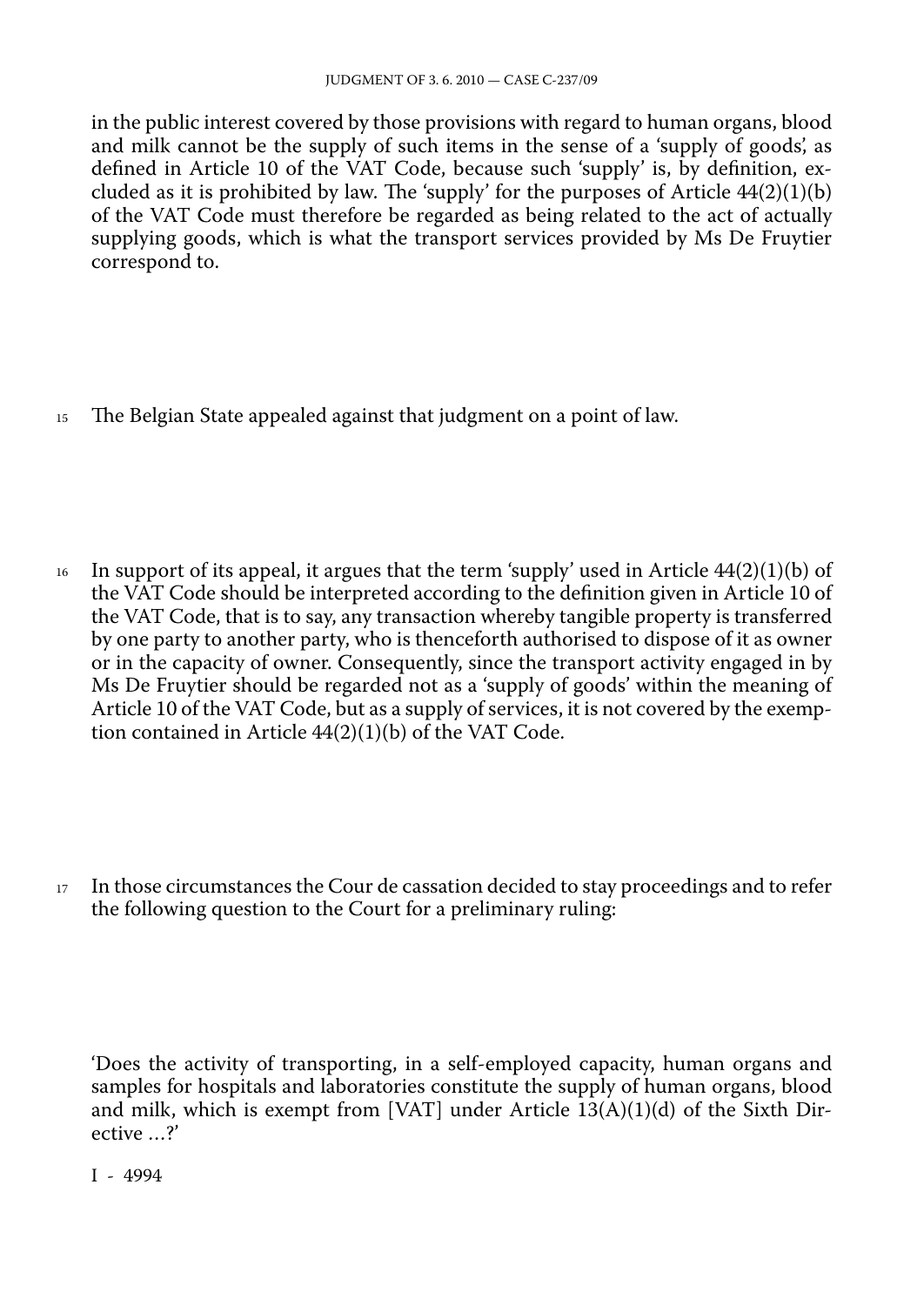### **The question referred for a preliminary ruling**

 $18$  By its question, the referring court asks, in essence, whether Article 13(A)(1)(d) of the Sixth Directive, since it exempts from VAT 'supplies of human organs, blood and milk', must be interpreted as applying to the activity of transporting, on a self-em ployed basis, human organs and samples, for hospitals and laboratories.

<sup>19</sup> It must be recalled at the outset that the Sixth Directive confers a very wide scope of application on VAT, covering all economic activities of producers, traders and per sons supplying services. However, Article 13 of that directive exempts from VAT cer tain activities of public interest (Article  $13(A)$ ) and other activities (Article  $13(B)$ ) (see Case C-253/07 *Canterbury Hockey Club and Canterbury Ladies Hockey Club* [2008] ECR I-7821, paragraph 15, and Case C-473/08 *Eulitz* [2010] ECR I-907, point 24).

<sup>20</sup> Also, according to consistent case-law, the terms used to specify an exemption con tained in Article 13 of the Sixth Directive are to be interpreted strictly, since that ex emption constitutes an exception to the general principle that VAT is to be levied on all services supplied for consideration by a taxable person. Nevertheless, the interpre tation of those terms must be consistent with the objectives pursued by those exemp tions and comply with the requirements of the principle of fiscal neutrality inherent in the common system of VAT. Thus, the requirement of strict interpretation does not mean that the terms used to specify the exemptions referred to in Article 13 should be construed in such a way as to deprive the exemptions of their intended effect (see Case C-434/05 *Horizon College* [2007] ECR I-4793, paragraph 16; Case C-445/05 *Ha derer* [2007] ECR I-4841, paragraph 18 and case-law cited; and Case C-461/08 *Don Bosco Onroerend Goed* [2009] ECR I-11079, paragraph 25 and case-law cited).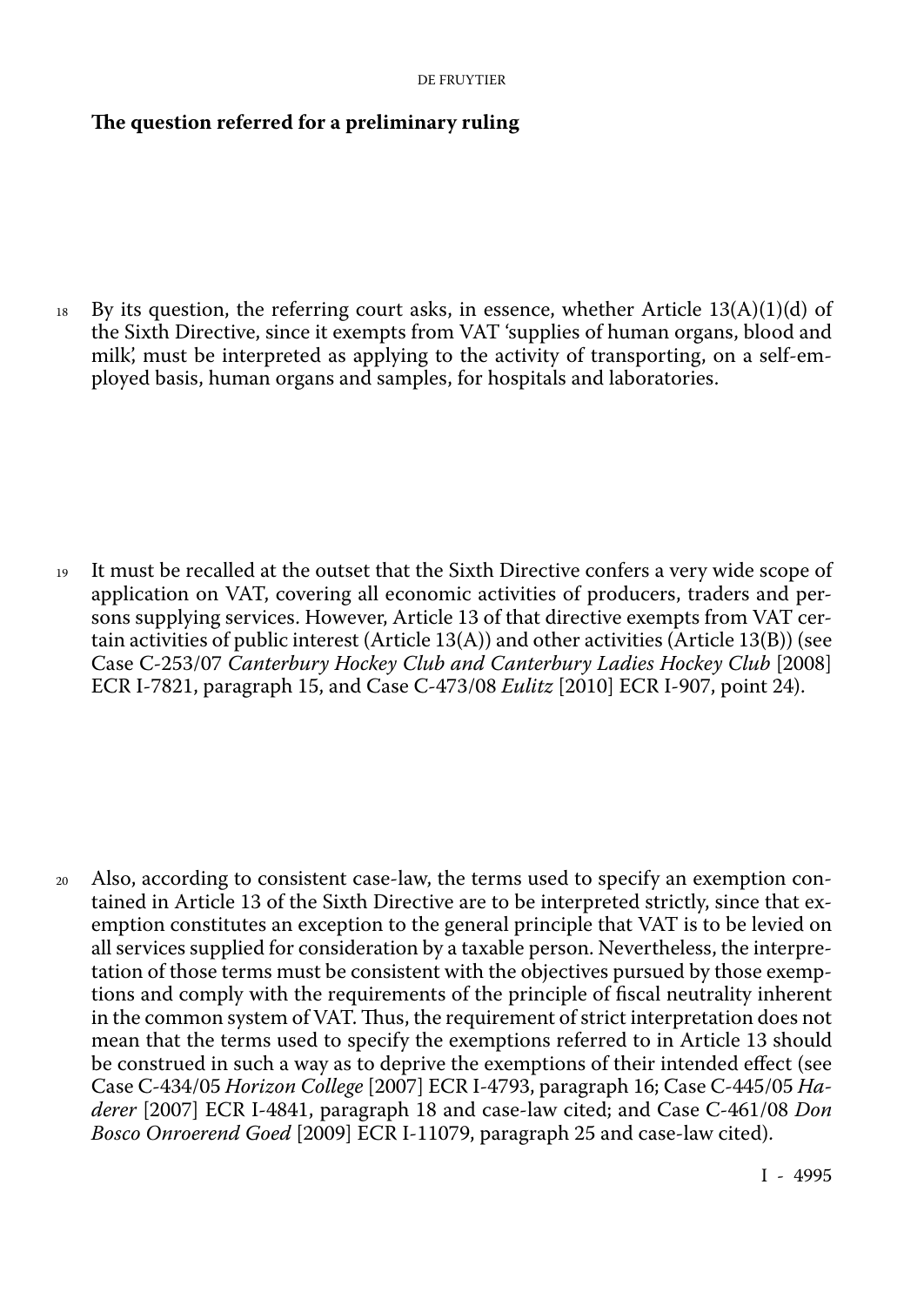- <sup>21</sup> According to the case-law of the Court, the exemptions provided for in Article 13 of the Sixth Directive constitute independent concepts of European Union law whose purpose is to avoid divergences in the application of the VAT system from one Mem ber State to another (see, in particular, Case C-349/96 *CPP* [1999] ECR I-973, para graph 15; *Horizon College*, paragraph 15; and Case C-242/08 *Swiss Re Germany Hold ing* [2009] ECR I-10099, paragraph 33). As a consequence, the terms of a provision of the Sixth Directive which makes no express reference to the law of the Member States for the purpose of determining its meaning and scope must normally be given an autonomous and uniform interpretation throughout the Union (see to that effect Case C-497/01 *Zita Modes* [2003] ECR I-14393, paragraph 34, and Case C-25/03 *HE* [2005] ECR I-3123, paragraph 63).
- 22 It follows from the foregoing that the 'supply of goods', to which Article  $13(A)(1)(d)$ of the Sixth Directive refers in connection with 'supplies of human organs, blood and milk', must be given an autonomous and uniform interpretation specific to the law of the European Union.
- <sup>23</sup> In that regard, it must be recalled that Article 5(1) of the Sixth Directive provides that '"supply of goods" shall mean the transfer of the right to dispose of tangible property as owner' (see Case C-111/05 *Aktiebolaget NN* [2007] ECR I-2697, paragraph 31). Also, it is clear from Article 6(1) of the Sixth Directive that the term 'supply of ser vices' covers any transaction not constituting a supply of goods within the meaning of Article 5 of that directive (see Case C-88/09 *Graphic Procédé* [2010] ECR I-1049, paragraph 17).
- <sup>24</sup> Moreover, it follows from the case-law of the Court that the concept of supply of goods does not refer to the transfer of ownership in accordance with the procedures prescribed by the applicable national law but covers any transfer of tangible property by one party which empowers the other party actually to dispose of it as if he were its owner (see, to that effect, Case C-320/88 *Shipping and Forwarding Enterprise Safe* [1990] ECR I-285, paragraphs 7 and 8; Case C-291/92 *Armbrecht* [1995] ECR I-2775,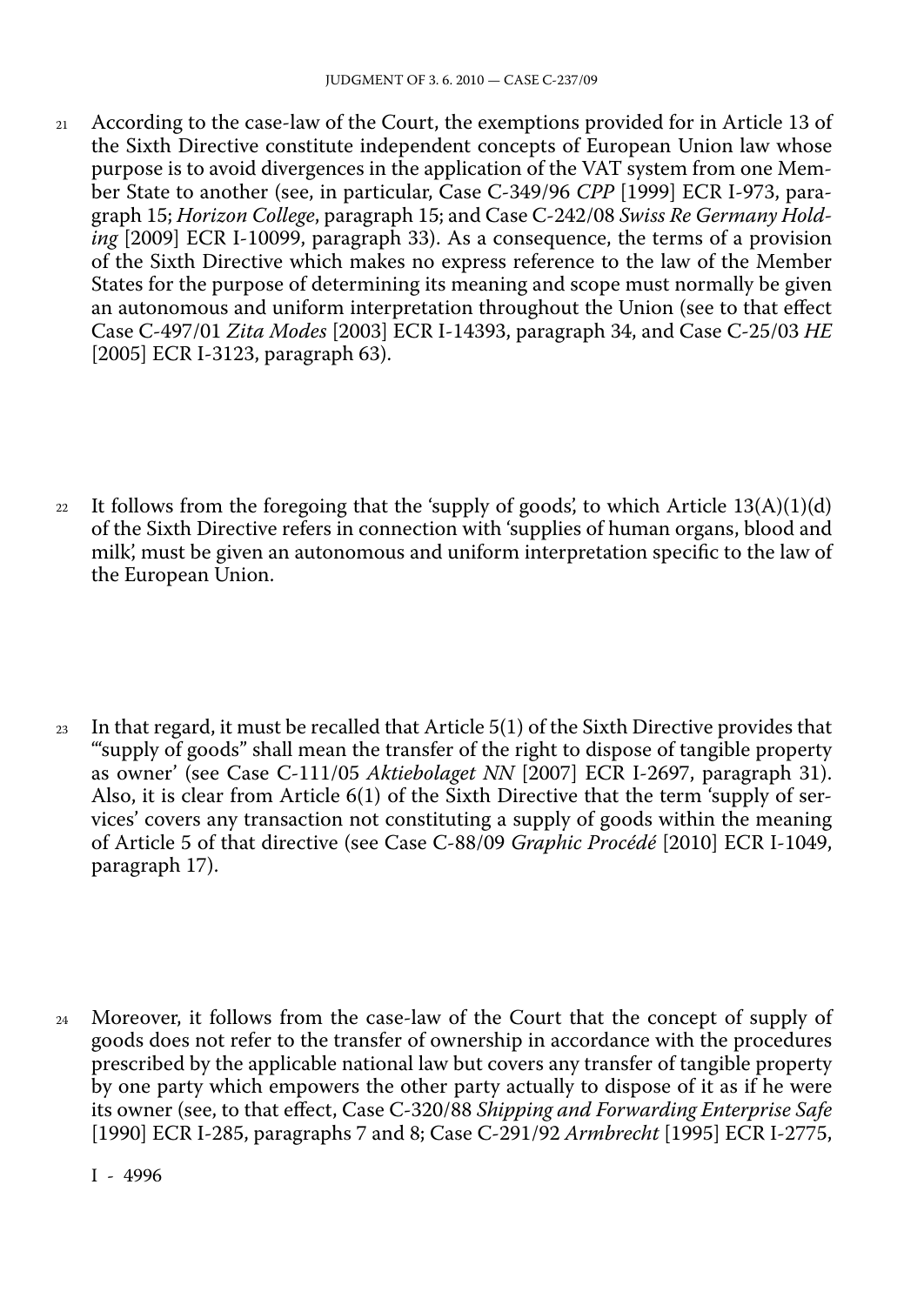#### DE FRUYTIER

paragraphs 13 and 14; Case C-185/01 *Auto Lease Holland* [2003] ECR I-1317, para graphs 32 and 33; and *Aktiebolaget NN*, paragraph 32 and case-law cited).

- <sup>25</sup> If an activity of transporting human organs and samples, such as that at issue in the main proceedings, merely involves physically moving the goods concerned from one place to another for various hospitals and laboratories, such activity cannot equate to a 'supply of goods' within the meaning of Article 5(1) of the Sixth Directive since it does not enable the other party actually to dispose of the goods at issue as if he were the owner.
- <sup>26</sup> Consequently, such an activity cannot benefit from the exemption from VAT under Article  $13(A)(1)(d)$  of the Sixth Directive for 'supplies of human organs, blood and milk'.
- $27$  In that regard, even though it is clear from the order for reference that in Belgium human organs and samples cannot be traded, and even though Article 21 of the Conven tion for the protection of human rights and dignity of the human being with regard to the application of biology and medicine: Convention on Human Rights and Biomedi cine, concluded at Oviedo on 4 April 1997, provides, under the heading 'Prohibition of financial gain', that the human body and its parts are not, as such, to give rise to financial gain, those factors in themselves cannot be regarded as wholly depriving Article  $13(A)(1)(d)$  of the Sixth Directive of its effectiveness. That convention, open for signature in particular by the member States of the Council of Europe, on the one hand, and by the European Union, on the other hand, under Article 33(1) of the convention, has not been signed by the European Union. Moreover, of the Member States, only a small majority of them have actually ratified the convention.
- <sup>28</sup> It is conceivable therefore that in Member States other than the Kingdom of Belgium